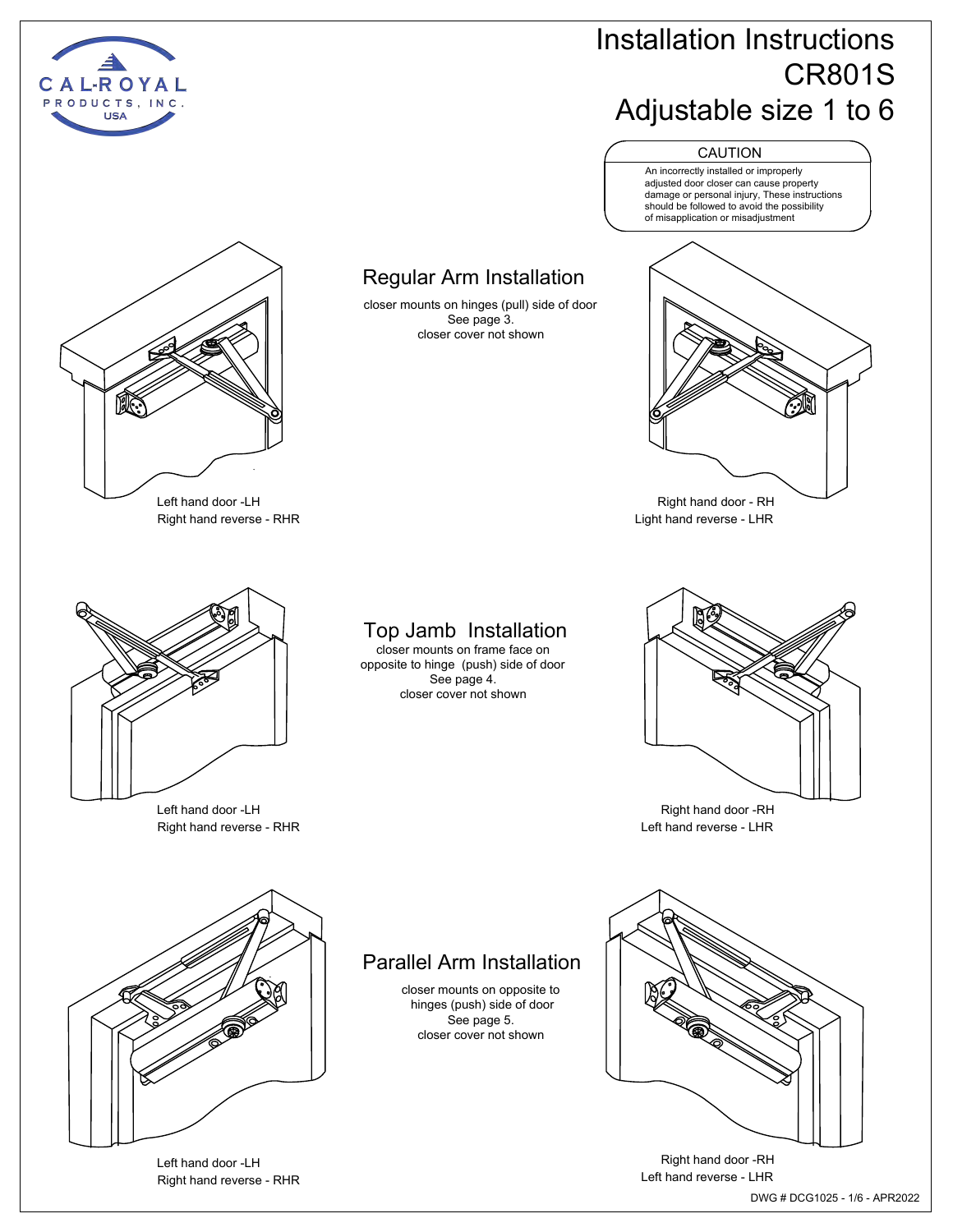

- · It is recommended that the door be hung on ball bearing type hinges so door swings freely.
- A separate door stop (supplied by others) is recommended to prevent damage to the door closer, closer arm, or to the door, frame or adjacent walls.
- · Door and frame must be properly reinforced or through bolts used to prevent the mounting screws from pulling out.

| <b>Preparation for Fasteners</b>              |                                                  |                                                                             |  |
|-----------------------------------------------|--------------------------------------------------|-----------------------------------------------------------------------------|--|
| <b>Fasteners</b>                              | Door or frame                                    | Drill-Sizes                                                                 |  |
| Self Drilling/Tapping<br><b>Machine Screw</b> | <b>Hollow Metal</b><br>or Aluminum               | No drill required                                                           |  |
|                                               | Wood (see note)                                  | $\frac{3}{16}$ " pilot hole                                                 |  |
| $\frac{1}{4}$ "-20 Machine Screw              | <b>Hollow Metal</b>                              | Drill # 7 (0.201" dia.)<br>& Tap $\frac{1}{4}$ "-20                         |  |
| Self Drilling/Tapping<br><b>Machine Screw</b> | <b>Hollow Metal</b><br>or Aluminum<br>Wood Screw | $\frac{9}{32}$ " drill closer side &<br>$\frac{3}{8}$ " drill opposite side |  |
| <b>Wood Screw</b>                             | Wood                                             | $\frac{3}{16}$ " pilot hole                                                 |  |

NOTE: Wood doors/frames must have a pilot hole drilled when using Self Drilling/Tapping screws.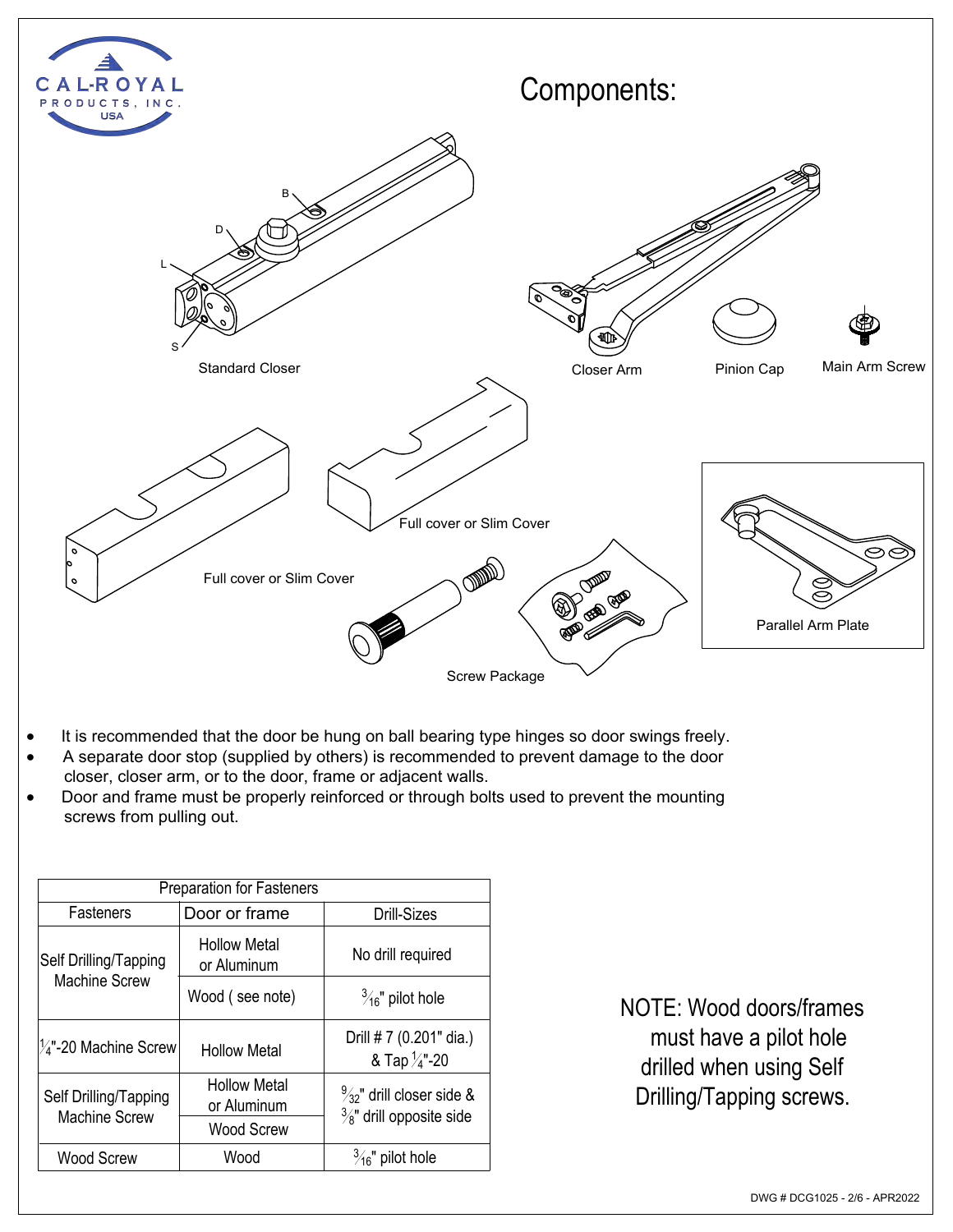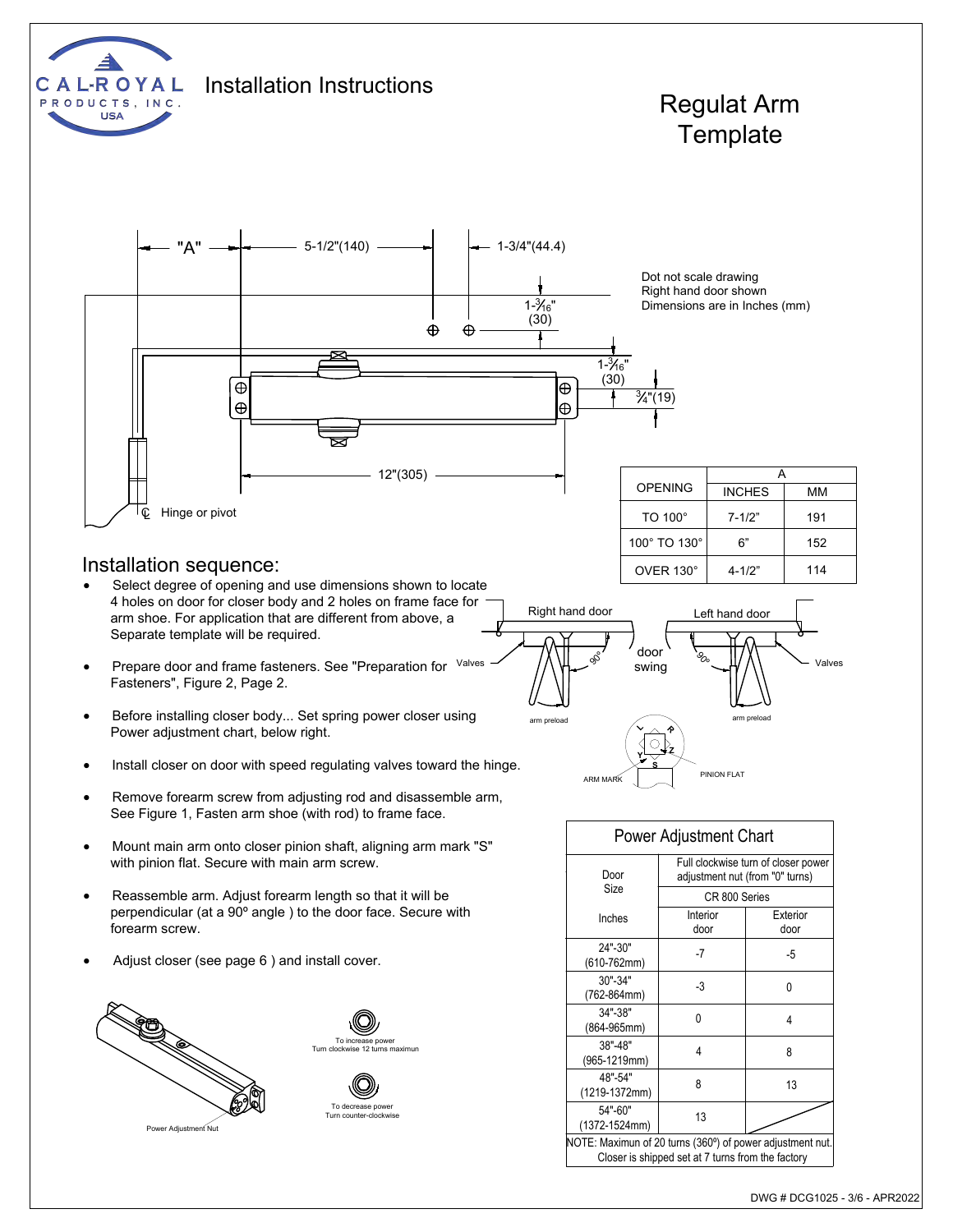

#### Installation sequence:

- Select degree of opening and use dimensions shown to locate 4 holes on Frame for closer body and 2 holes on door face for arm shoe. For application that are different from above, a Separate template will be required.
- · Prepare door and frame fasteners. See "Preparation for Fasteners", Figure 2, Page 2.
- · Before installing closer body... Set spring power closer using Power adjustment chart, below right.
- Install closer on frame with speed regulating valves toward the hinge.
- Remove forearm screw from adjusting rod and disassemble arm, See Figure 1, Fasten arm shoe (with rod) to frame face.
- · Mount main arm onto closer pinion shaft, aligning arm mark "S" with pinion flat. Secure with main arm screw.
- Reassemble arm. Adjust forearm length so that it will be perpendicular (at a 90º angle ) to the door face. Secure with forearm screw.
- Adjust closer (see page 6) and install cover.









|                                                           | <b>Power Adjustment Chart</b>                                          |                  |
|-----------------------------------------------------------|------------------------------------------------------------------------|------------------|
| Door                                                      | Full clockwise turn of closer power<br>adjustment nut (from "0" turns) |                  |
| Size                                                      | CR 800 Series                                                          |                  |
| Inches                                                    | Interior<br>door                                                       | Exterior<br>door |
| 24"-30"<br>$(610-762mm)$                                  | -7                                                                     | -5               |
| 30"-34"<br>(762-864mm)                                    | -3                                                                     | 0                |
| 34"-38"<br>(864-965mm)                                    | N                                                                      | 4                |
| 38"-48"<br>(965-1219mm)                                   | 4                                                                      | 8                |
| 48"-54"<br>(1219-1372mm)                                  | 8                                                                      | 13               |
| 54"-60"<br>(1372-1524mm)                                  | 13                                                                     |                  |
| NOTE: Maximun of 20 turns (360°) of power adjustment nut. |                                                                        |                  |

Closer is shipped set at 7 turns from the factory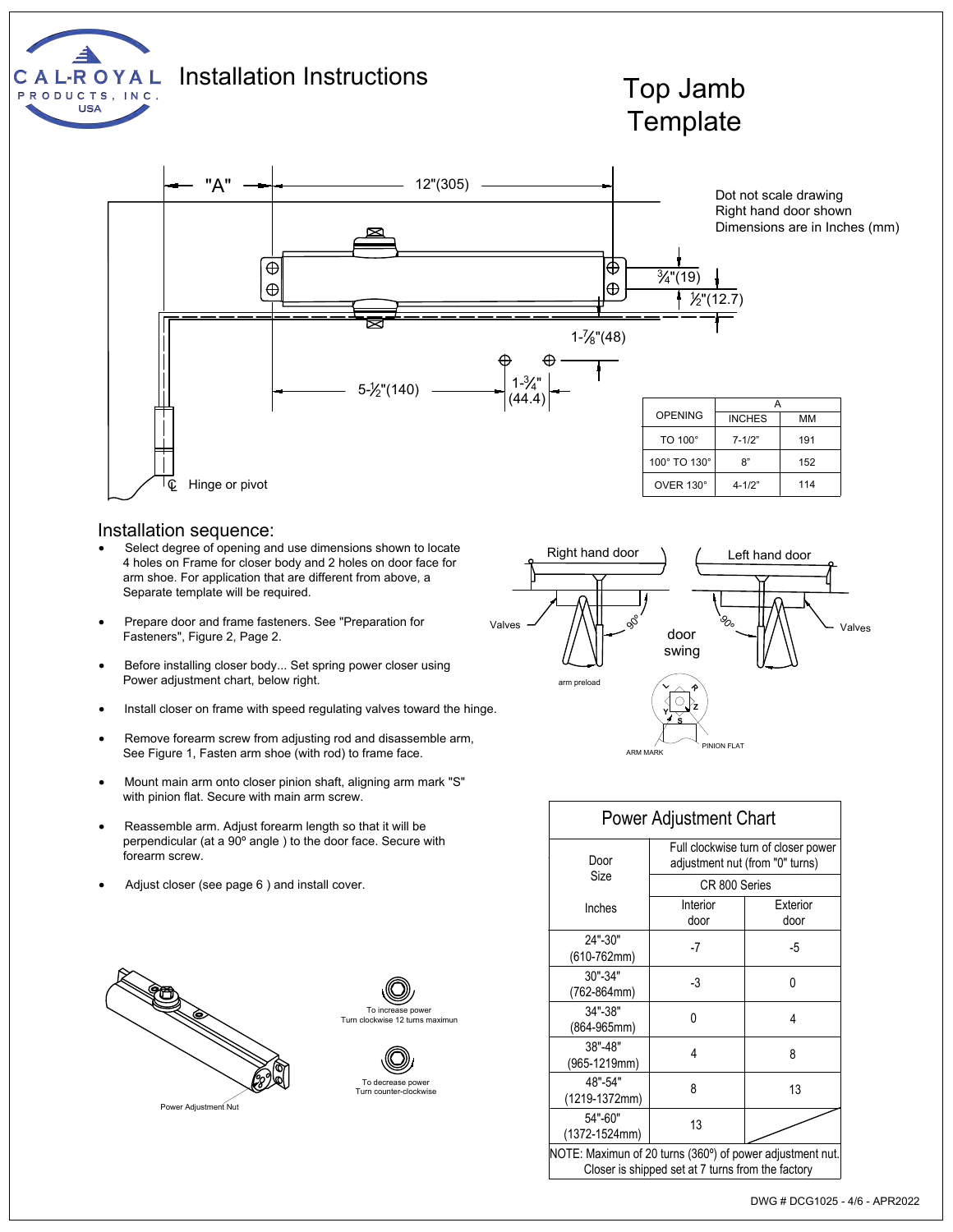

## Installation Instructions Parallel Arm

# **Template**



| OPFNING          | Dimension "A"       | Dimension "B"         |  |
|------------------|---------------------|-----------------------|--|
| 100° TO 130°     | $9-1/2$ " $(241.3)$ | $3-3/4$ " $(95.25)$   |  |
| $OVER 130^\circ$ | 7" (177.8)          | $1 - 1/4$ " $(31.75)$ |  |

Dot not scale drawing Right hand door shown Dimensions are in Inches (mm)

### Installation sequence:

- · Select degree of opening and use dimensions shown to locate 4 holes on door for closer body and 4 holes on underside of frame for PA plate. For application that are different from above, a Separate template will be required.
- Prepare door and frame fasteners. See "Preparation for Fasteners", Figure 2, Page 2.
- Before installing closer body... Set spring power closer using Power adjustment chart, below right.
- Install closer on door with power adjustment nut toward the hinge.
- Mount soffit plate to frame. Remove forearm screw from adjusting rod (See figure 1) and attach adjusting rod.
- Install main arm or pinion shaft... see main arm installation instruction below.

|                                                           | <b>Power Adjustment Chart</b>                                          |                  |
|-----------------------------------------------------------|------------------------------------------------------------------------|------------------|
| Door<br>Size                                              | Full clockwise turn of closer power<br>adjustment nut (from "0" turns) |                  |
|                                                           | CR 800 Series                                                          |                  |
| Inches                                                    | Interior<br>door                                                       | Exterior<br>door |
| 24"-30"<br>$(610-762mm)$                                  | -4                                                                     | ŋ                |
| $30" - 34"$                                               |                                                                        |                  |
| (762-864mm)                                               | N                                                                      | 5                |
| 34"-38"<br>(864-965mm)                                    | 6                                                                      | 10               |
| 38"-48"<br>(965-1219mm)                                   | 12                                                                     |                  |
| 48"-54"<br>(1219-1372mm)                                  |                                                                        |                  |
| NOTE: Maximun of 20 turns (360°) of power adjustment nut. | Closer is shipped set at 7 turns from the factory                      |                  |

- Reassemble arm. Preloads is accomplished by adjusting forearm length so that it will set arm elbow about 1-1/2"(38mm) with forearm screw.
- Adjust closer (see page 6) and install cover.



Use adjustable wrench to rotate spindle 45º counterclockwise for right hand door or clockwise for left hand door.Place main arm on spindle so that the "R" (Right hand door) or "L"(Left hand door) lines up with the spindle flat. Secure main arm and spindle by tightening spindle bolt.